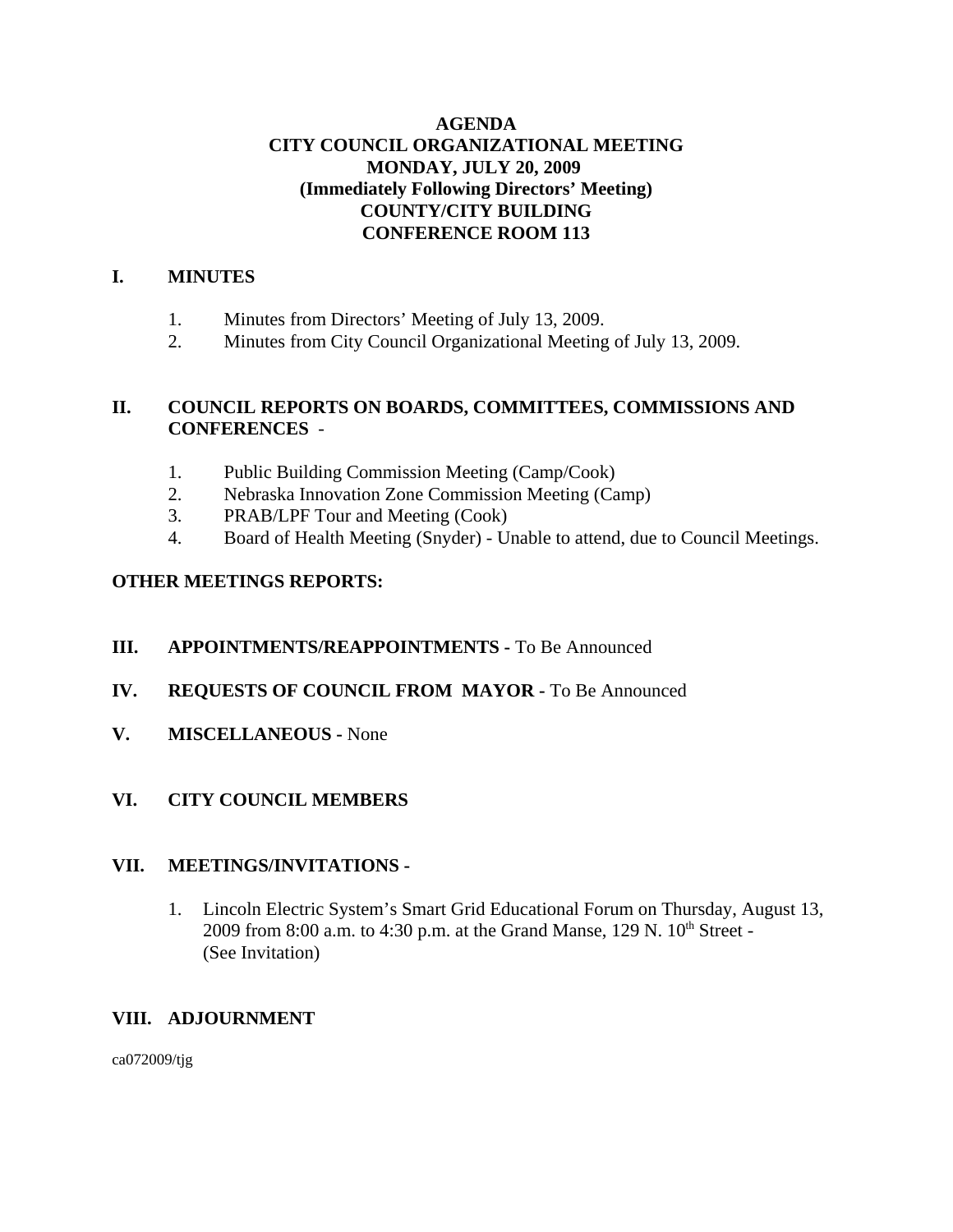#### **MINUTES CITY COUNCIL ORGANIZATIONAL MEETING MONDAY, JULY 20, 2009**

**Present:** Doug Emery, Chair Jon Camp Eugene Carroll Jonathan Cook Adam Hornung Jayne Snyder **Absent:** John Spatz (In room but not at dias) **Others:** Rick Hoppe, Aide to the Mayor Trish Owen, Aide to the Mayor John Hendry, City Attorney

Chair Emery opened the meeting at 11:41 a.m. The location of the Open Meetings Act had previously been announced.

#### **I. MINUTES**

- 1. Minutes from Directors' Meeting of July 13, 2009.
- 2. Minutes from City Council Organizational Meeting of July 13, 2009.

Councilwoman Snyder corrected the spelling of Rosina Paolini in the Directors' Meeting minutes. With the correction the above minutes approved by acclamation.

#### **II. COUNCIL REPORTS ON BOARDS, COMMITTEES, COMMISSIONS AND CONFERENCES**

## **1. Public Building Commission Meeting Camp/Cook**

Cook stated they formed a DFC/RFP Selection Committee with the actual selection to come only after Council receives the DFC budget approval. Linda Wilson agreed to serve on the Committee.

City Attorney relocation went very well. Judge Henry commented they are moved, and thank the PBC for their support. Cook added Judge Henry has been very understanding and willing to make the move to clear space for the courthouse, even though these kind of moves are disruptive. Do appreciate how the Law Department worked with the PBC.

Cook stated the report on the Juvenile Court was very short and that they did approve the window tinting for the Hall of Justice front windows.

Initially discussed replacing the City flag with the Tree City USA flag for a month. Mr. Camp thought not respectful to the City and so decided to put the Arbor Day flag under the City flag for the month of Arbor Day.

In the 233 Building replaced a broken elevator fan. Cook commented they reviewed the PBC budget which we have been exposed to as part of the Common Budget Meeting. At the next PBC meeting will have the public hearing on the budget and have a vote to approve.